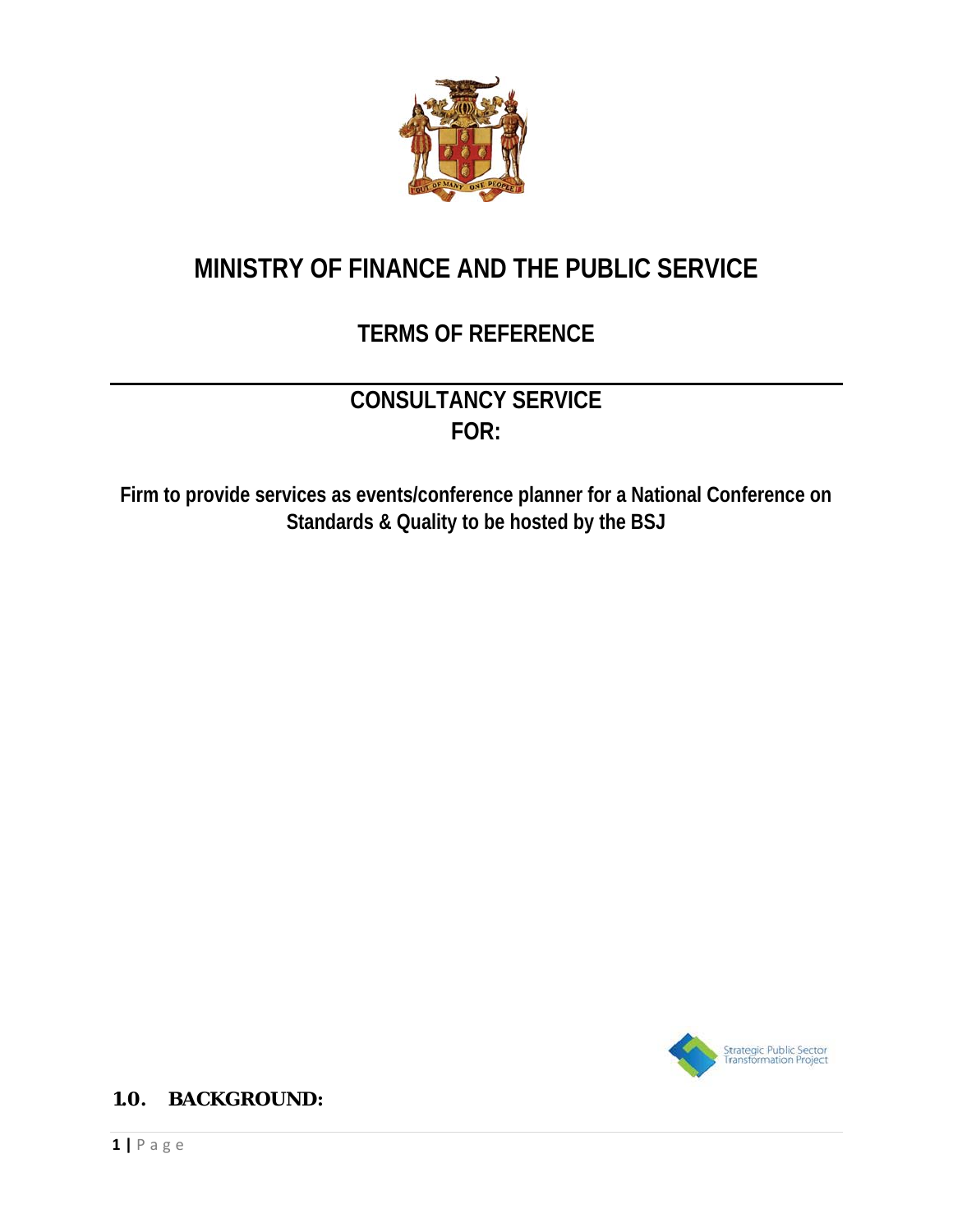The Bureau of Standards Jamaica (BSJ) is a statutory body which was created by law under the Standards Act, 1969 to promote higher standards in commodities, processes and practices. The BSJ also administers the Processed Food Act, 1959 and the Weights and Measures Act, 1976. The BSJ falls under the portfolio of the Ministry of Industry, Commerce, Agriculture & Fisheries (MICAF). A 14-member Standards Council appointed by Government is responsible for policy direction and the general administration of the organization, and an Executive Director for day-to-day operations of the organization. The BSJ also serves as the WTO/TBT National Enquiry Point and FAO/WHO Codex Alimentarius Commission Contact Point.

The Bureau of Standards Jamaica (BSJ) has restructured its operations from an inspection and enforcement agency to a trade facilitator and business enabler. The restructuring will see the National Compliance and Regulatory Agency (NCRA), taking on the regulatory arm of the Bureau, and the BSJ will focus on providing standards and quality related developmental services. With the changes, the BSJ will be able to facilitate business growth and efficiency through the application of standards and quality practices. This is in line with international best practices. The repositioned Bureau will also assist businesses through the development, promotion and use of standards, training, testing, label assessment and calibration services. as well as certification done through the NCRA will be added functions to support the new direction of the agency. The refocused BSJ will provide significant benefits to the local business community, adding that the use of standards is an important tool for increasing innovation, quality, consistency and business competitiveness.

The separation of the functions was necessary for the country's compliance with international considerations of the World Trade Organization (WTO), Technical Barriers to Trade Agreement. The repositioned BSJ will focus on helping businesses to understand standards and how to integrate these best practices in their operations; the rebranded BSJ will focus on standards, metrology and conformity assessment services and will be more responsive to the needs of the various industries while facilitating the development and provision of services by other public sector entities. One of the objectives of the conference will be to facilitate this change in the mindset of Jamaicans,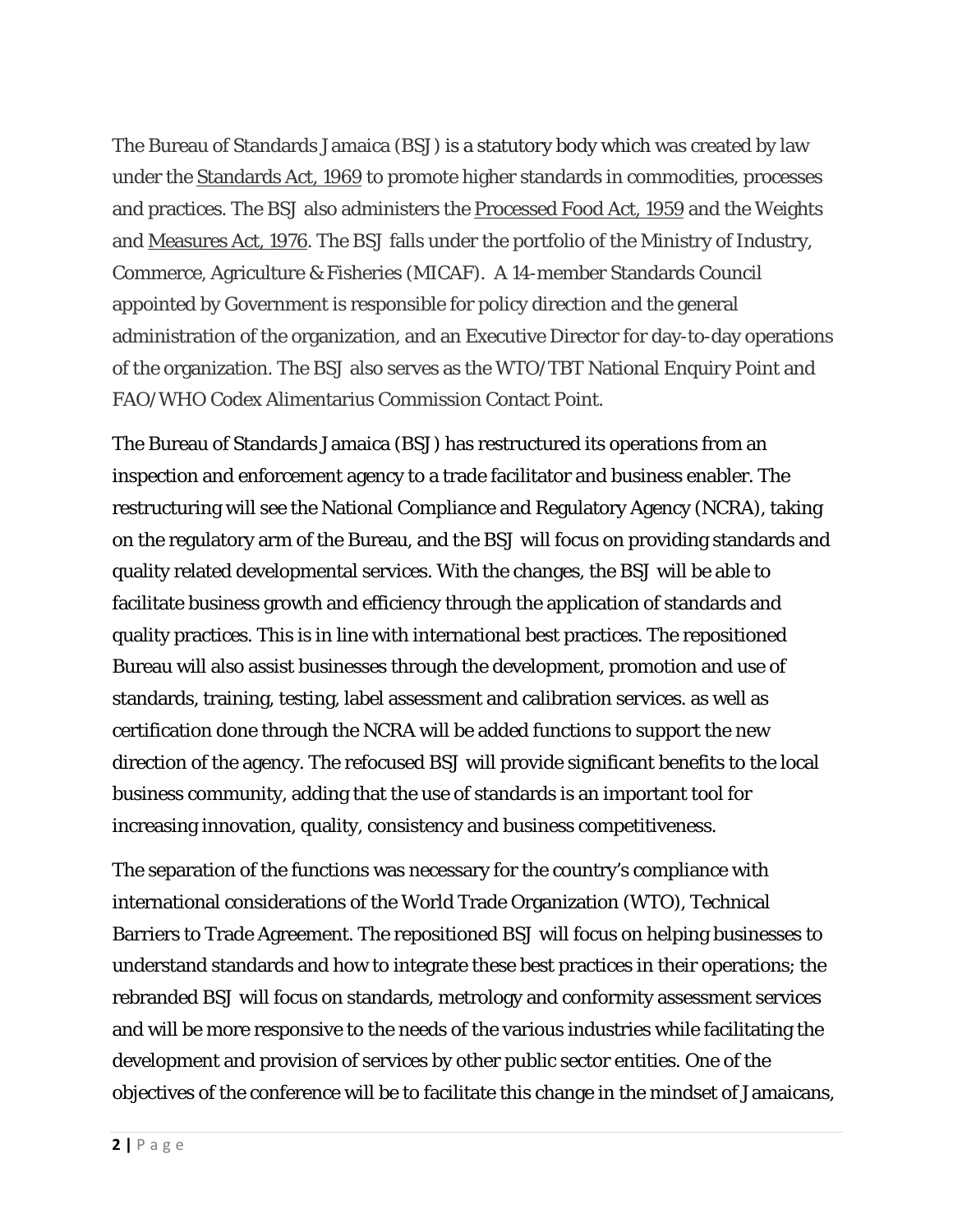that the BSJ's mandate is on service provision and support to businesses rather than on enforcing regulations.

#### **2.0. INTRODUCTION:**

The Government of JAMAICA (GOJ) has embarked on a programme of rationalisation and transformation of key sectors of the public sector which are critical to enhancing competitiveness and growth. In doing so, the GOJ aims to create an enabling environment for the private sector and also fulfill the critical task of protecting the safety and health of consumers. The intent of government is to enable certain key agencies to become service providers in accordance with international good practices. To that end the GOJ, through the Ministry of Finance & the Public Service, has entered into agreement with the World Bank to finance initiatives under the Strategic Public Sector Transformation Project (SPSTP).

#### **Strategic Public Sector Transformation Project (SPSTP):**

The **SPSTP** was designed to strengthen public resource management and support selected public sector institutions in facilitating a more enabling environment for growth. The project, funded by the World Bank, allows for the provision of technical assistance to address public sector transformation activities so as to achieve reforms of key institutions and overarching systems and processes in delivering on key outcomes for growth in the private sector. For Jamaica's private sector to thrive, its public institutions must create a supportive environment. The situation which existed prior to this intervention was that agencies responsible for managing imports and exports and setting health and safety standards retarded, rather than fostered, private sector development. It was the case where the public sector was perceived as inhibiting the growth of the private sector and not delivering services that would enhance productivity and grow the economy.

Support provided to the BSJ through the SPSTP, represents one of the initiatives designed to improve health and safety standards in the country. Part of the proceeds of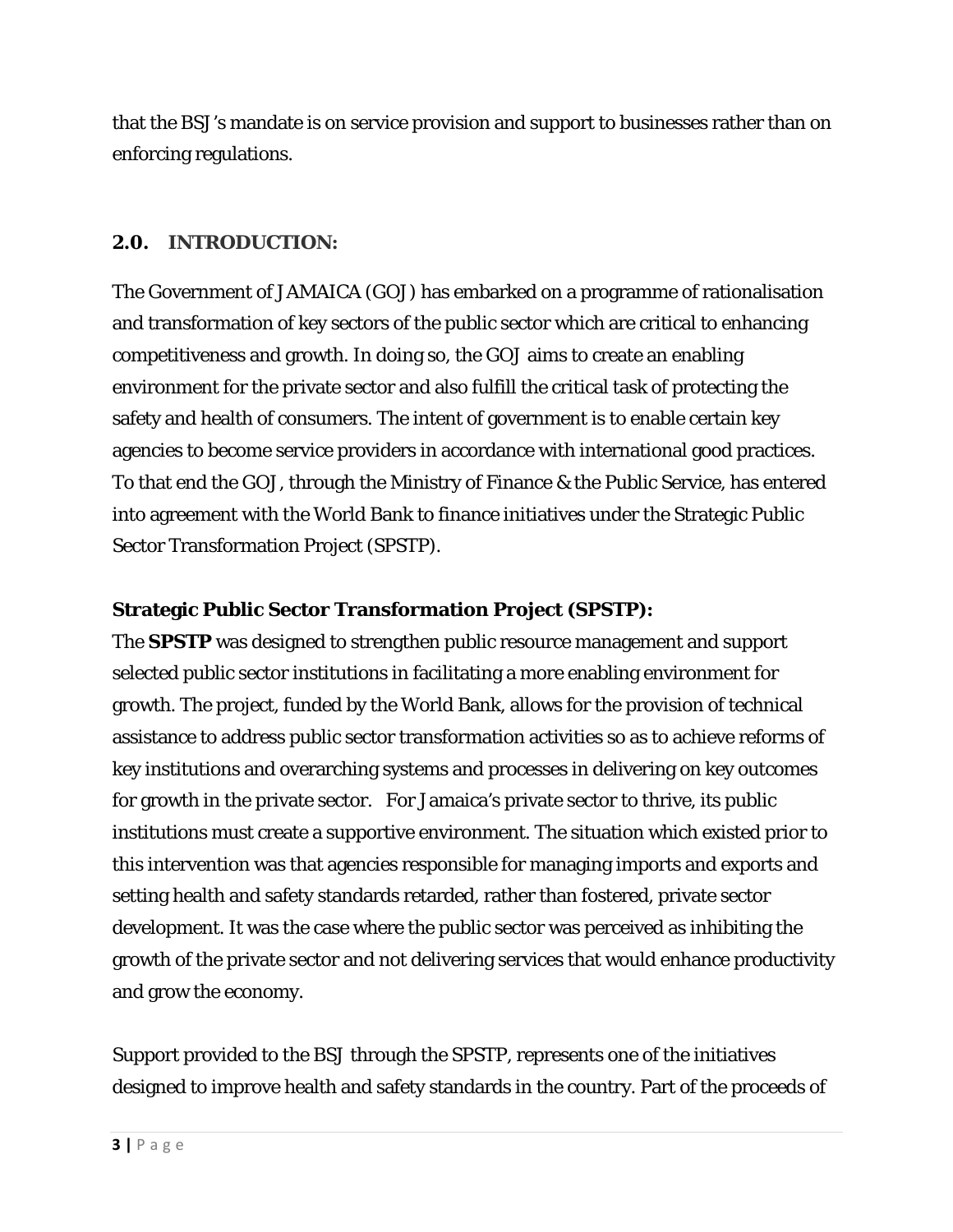the financing will therefore be used to support the continuing restructuring of the Bureau of Standards of Jamaica (BSJ) in developing a National Quality Infrastructure that will enhance trade facilitation and industry growth as well as, protection of the health and safety for the Jamaican people.

## **2.1. THE GOAL OF THE CONFERENCE**

The overall goal of the conference is to provide international perspectives on standards and quality for development and growth, shared the experiences of different countries/industries/businesses of growth through the application of standards and quality principles and to encourage Jamaican stakeholders to pursue sustainable development and growth by building on a foundation of standards and quality.

The *National Conference on Standards & Quality* will present an opportunity for the BSJ to inform national stakeholders of the support available to enhance the quality of their output and position them to be more competitive and in so doing, enhance private sector growth. The BSJ will establish a Conference Planning Committee (CPC) to be Chaired by the Technical Coordinator Component 5 of the SPSTP. The CPC will be the accountable body for the planning of the conference and the firm to be engaged will work closely with the CPC and its various sub-committees in the planning and organisation of the Conference. The Conference will be held over three (3) days in the first quarter of 2020. The specific period will be determined at the first meeting of the CPC. The sub-committees will also be established at that time and shall include but not limited to the following areas:

- $\triangleright$  Conference programme theme, tracks, number of presentations per track, time allotted to each presentation, schedule etc.
- $\triangleright$  Finance source of funding, budget review, registration rates (early bird, regular etc.), allocation of budget etc.
- $\triangleright$  Conference memorabilia &v venue what will be given in conference packages, selecting conference venue;
- $\triangleright$  Awards who or which organisation(s) will be awarded and the award to be presented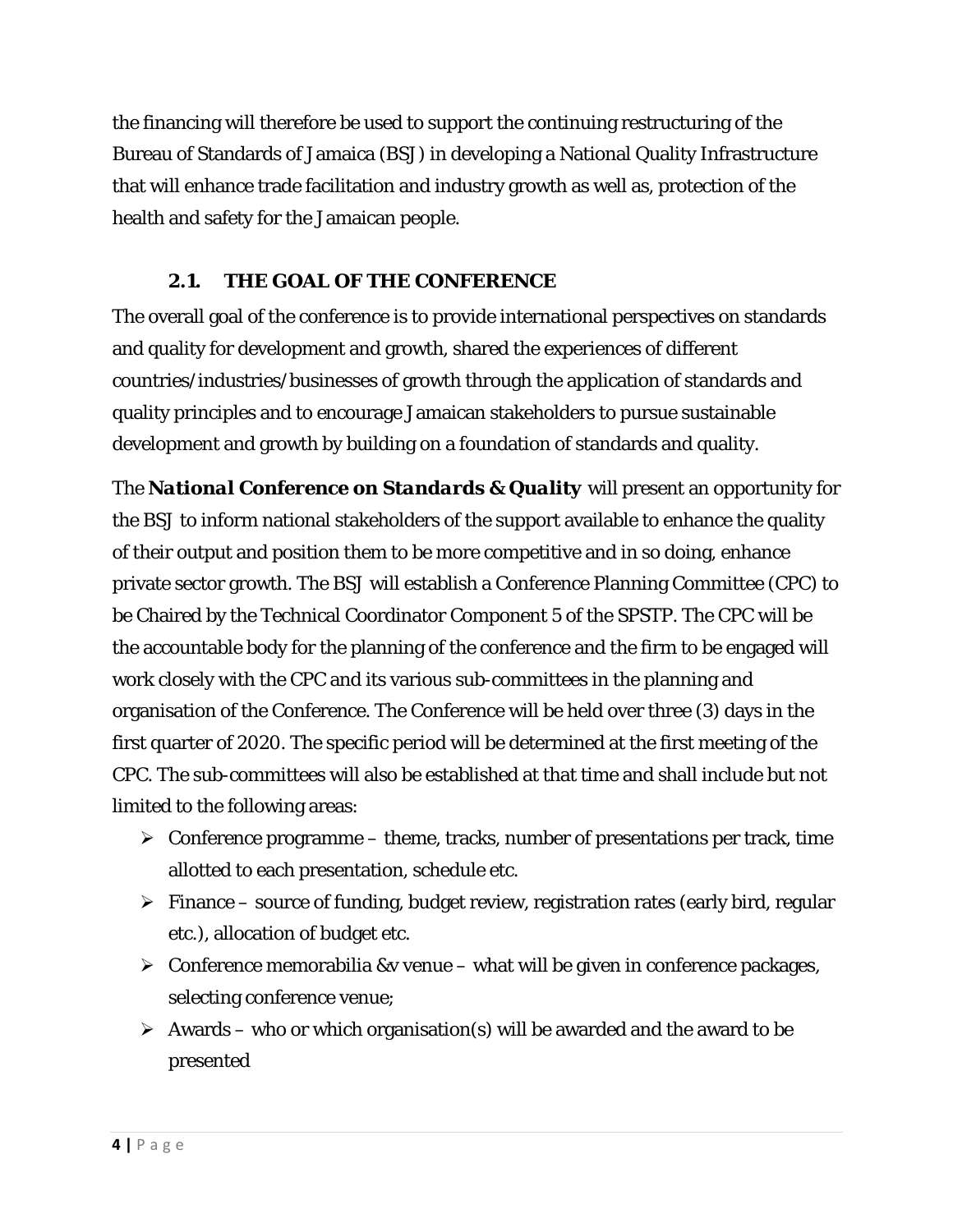- $\triangleright$  Banquet & entertainment planning the awards banquet, arranging entertainment for attendees after sessions for the three (3) days, pricing awards banquet etc.
- $\triangleright$  Security, Safety and medical support Arranging for medical assistance if needed
- $\triangleright$  Advertisement & promotion promoting the conference nationally and regionally and internationally, brochures, banners, advertisement, conference magazine, conference attendance target number, invitations to regional bodies etc.
- $\triangleright$  Determination of international and foreign agencies /entities to be invited as sponsors, presenters, workshop hosts etc.
- $\triangleright$  Presentations determining timelines for the "Call for Papers" and call for demonstration workshops, selection of papers to be presented, selection of plenary and keynote speakers, keynote speaker for awards banquet etc.
- $\triangleright$  Sponsorship & booth rentals selecting and soliciting sponsors determining sponsors packages, determining booth size and numbers and rental rates for the three days

### **3.0. OBJECTIVEs OF THE CONFERENCE:**

The objectives for the Conference are:

- $\triangleright$  To promote standards and quality as a vehicle for national development and realizing Vision 2030
- $\triangleright$  To highlight the role of standards and quality in the economic growth and development of economies globally
- $\triangleright$  To examine and highlight the knowledge base, infrastructure and capabilities required for implementing S and Q imperatives for realizing Vision 2030 Goals.
- To provide exposure to Jamaica's National Quality Policy and the National Quality Infrastructure
- $\triangleright$  To reposition the BSJ in the minds of Jamaican stakeholders as an enabler
- > To provide exposure to broad-based stakeholder groups on how quality and standards can improve market competitiveness and business growth
- $\triangleright$  To provide a forum that will allow stakeholders to hear from renowned international and national speakers on the national/business value of quality and standards
- $\triangleright$  To promote the value of quality and standards for health and safety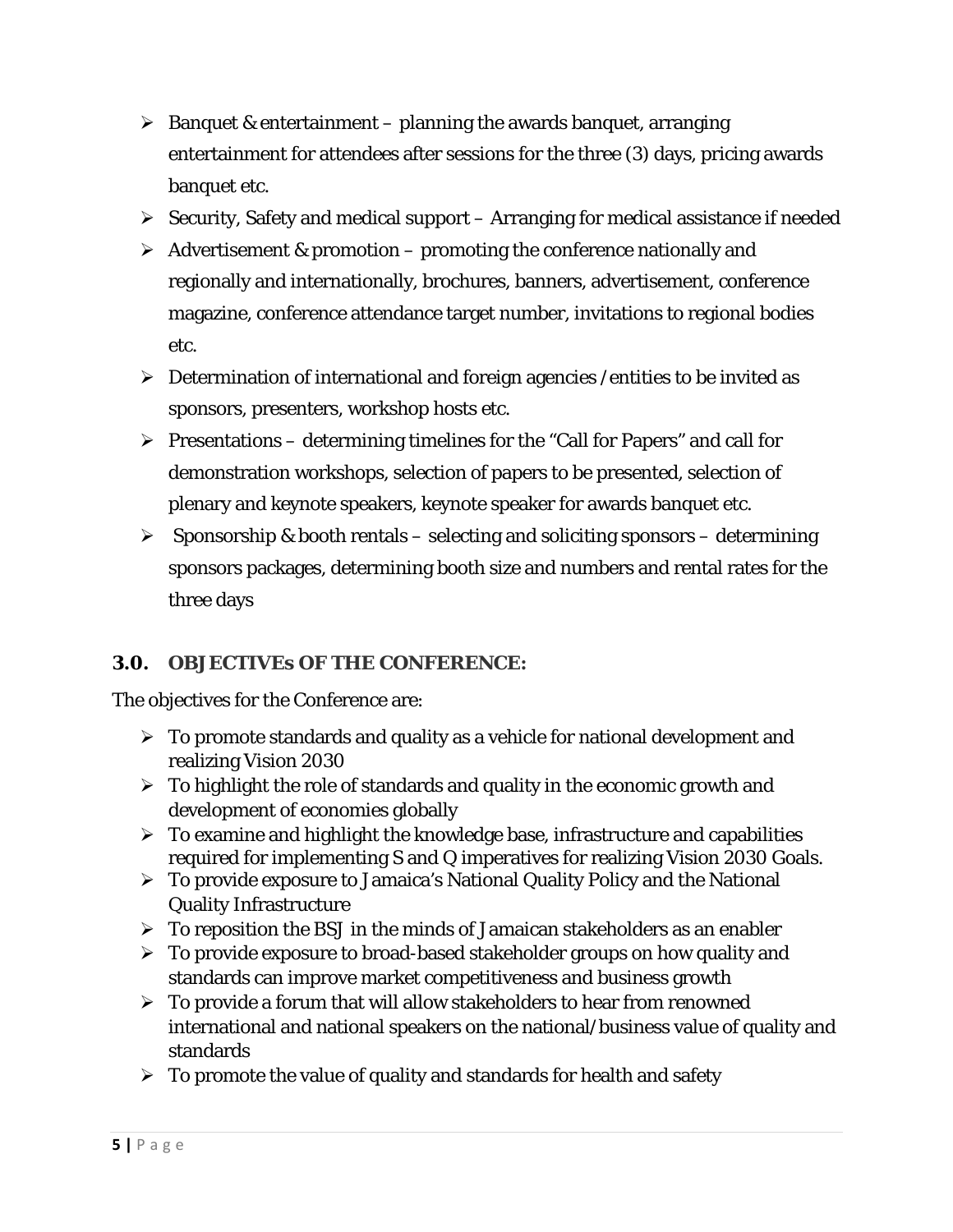- $\triangleright$  To share experiences with the use of standards and quality in national development, business innovation, trade and economic growth
- $\triangleright$  To foster new partnerships for development between the users/potential users of S&Q services and the National Quality Infrastructure
- $\triangleright$  To encourage demand for the standards and quality services of the NQI
- $\triangleright$  To provide parallel workshop-type training on topics that are of value to stakeholders in Accreditation and Conformity Assessment processes, metrology impact on national development, value and use of standards in business planning, development and profitability, etc.

## **4.0. SCOPE OF WORKS:**

- i. Support the process to refine the theme for the Conference, and the tracks related to the theme that will respond to the objectives outlined above;
- ii. Support the development of the Conference programme, in keeping with the tracks that will allow for presenters to bring ideas that will be of interest to the target group while satisfying the objectives outlined in section 3 above;
- iii. Design and manage the registration system for the conference including preconference registration and on-site registration;
- iv. Develop the budget and business plan for the conference with a percentage [*to be agreed with the CPC*] of the cost coming from sponsorships in kind or cash and booth rentals;
- v. Collaborate with the relevant staff of the BSJ and the Technical Coordinator, Component 5, with regards to soliciting sponsorships and prizes in line with the amount stated in the budget;
- vi. Design layout for exhibit booths and arrange for booths to be provided, the firm is also expected to develop the pricing structure for the exhibit booths and arrange for booth rentals;
- vii. Target exhibitors who will bring diversity across the various sectors in the economy;
- viii. Provide administrative services for all Conference Committee and subcommittees meetings;
	- ix. Provide technical advice and implement actions from the various subcommittees;
	- x. Identify and secure Conference venue suitable for all planned activities including the awards banquet;
- xi. Lead negotiation for venue and accommodation packages;
- xii. Setting up and servicing the conference secretariat on site for the three days;
- xiii. Arranging for all equipment, services and support for presentations including projectors and screens, sound system and microphones, recorders, computers for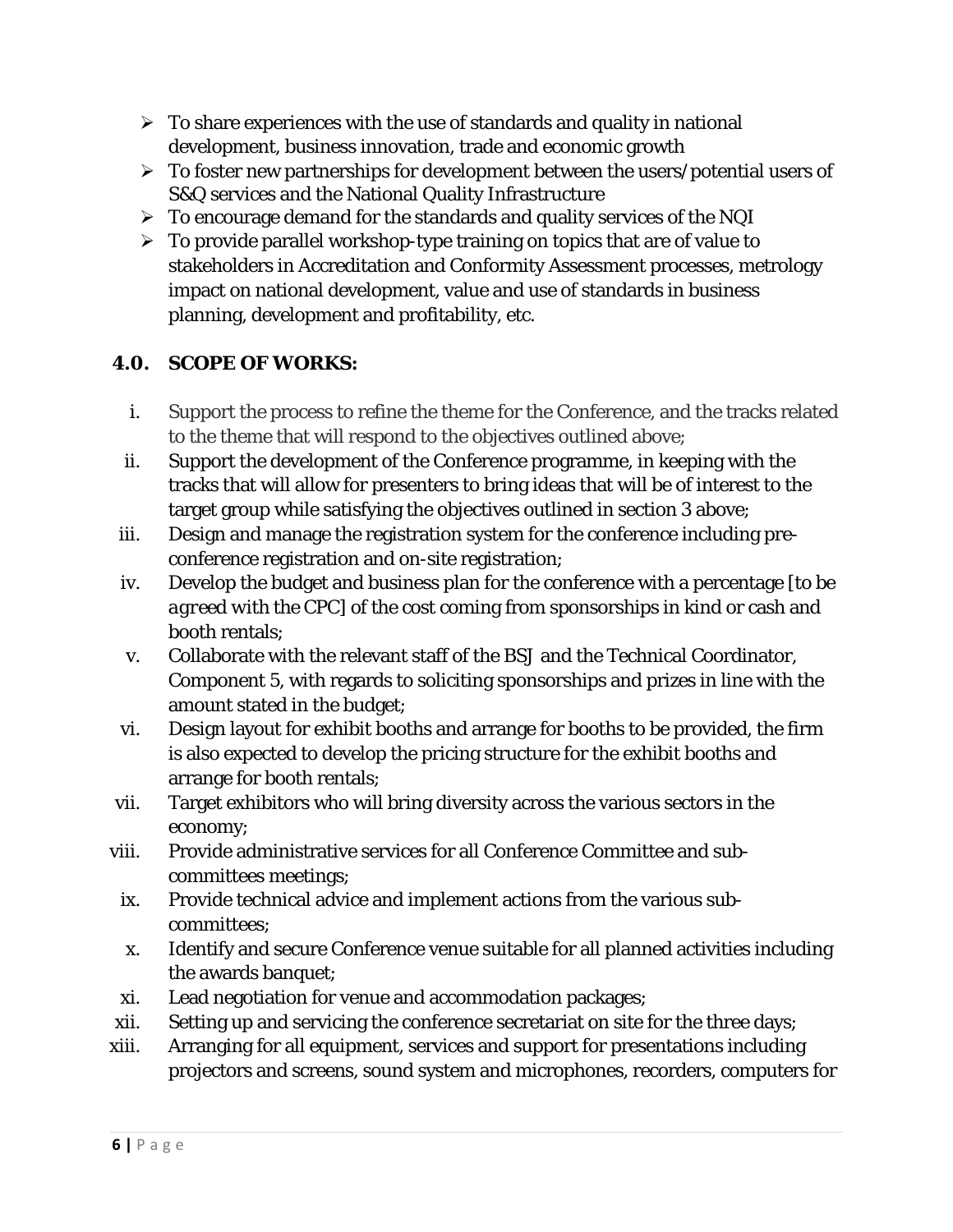registration and secretariat services at conference site, photographers, videographers etc.;

- xiv. Arrange for the recording of presentations to be made available to participants to cover cost;
- xv. Troubleshooting and logistics management during the period of the conference including transport, airport transfers, special treatment due to diet or health, liaison with the staff of conference venue and accommodation as required for the smooth running of the conference;
- xvi. Advertising and promotion of conference via all media forms including social media, preparing any required press releases;
- xvii. Preparing letters of invitation and sponsorship solicitation letters & vendors targeted for booth rental;
- xviii. Confirmation of participants, telephone calls etc.
- xix. Obtain quotation from prospective suppliers
- xx. Manage the Conference setting-up and closing out activities ensuring all assets, materials and supplies are secured and returned to the supplier at the end of the Conference;
- xxi. Support the CPC in the preparation of the conference report including expenditure, revenue etc.;
- xxii. Reporting and execution of any conference related task assigned by the Chair of the CPC during the planning period as well as, during the Conference.
- xxiii. Assess the need for and arrange all appropriate security and safety services for the period of the conference
- xxiv. Arrange for the design, preparation and distribution to participants/potential participants of conference brochure
- xxv. Develop TOR and assist with establishment of a pre-conference, conference and post-conference secretariat

### **5.0. METHODOLOGY:**

The firm/events planner is expected to employ proven and accepted best practice when planning for events of this nature. The firm should demonstrate through the conference business plan that all logistics and administrative details and services core to a successful conference are identified and covered. One of the objectives of the Conference relates to building the image of the National Quality Infrastructure and the firm in delivering on the services is expected to be sensitive to this.

### **6.0. DELIVERABLES:**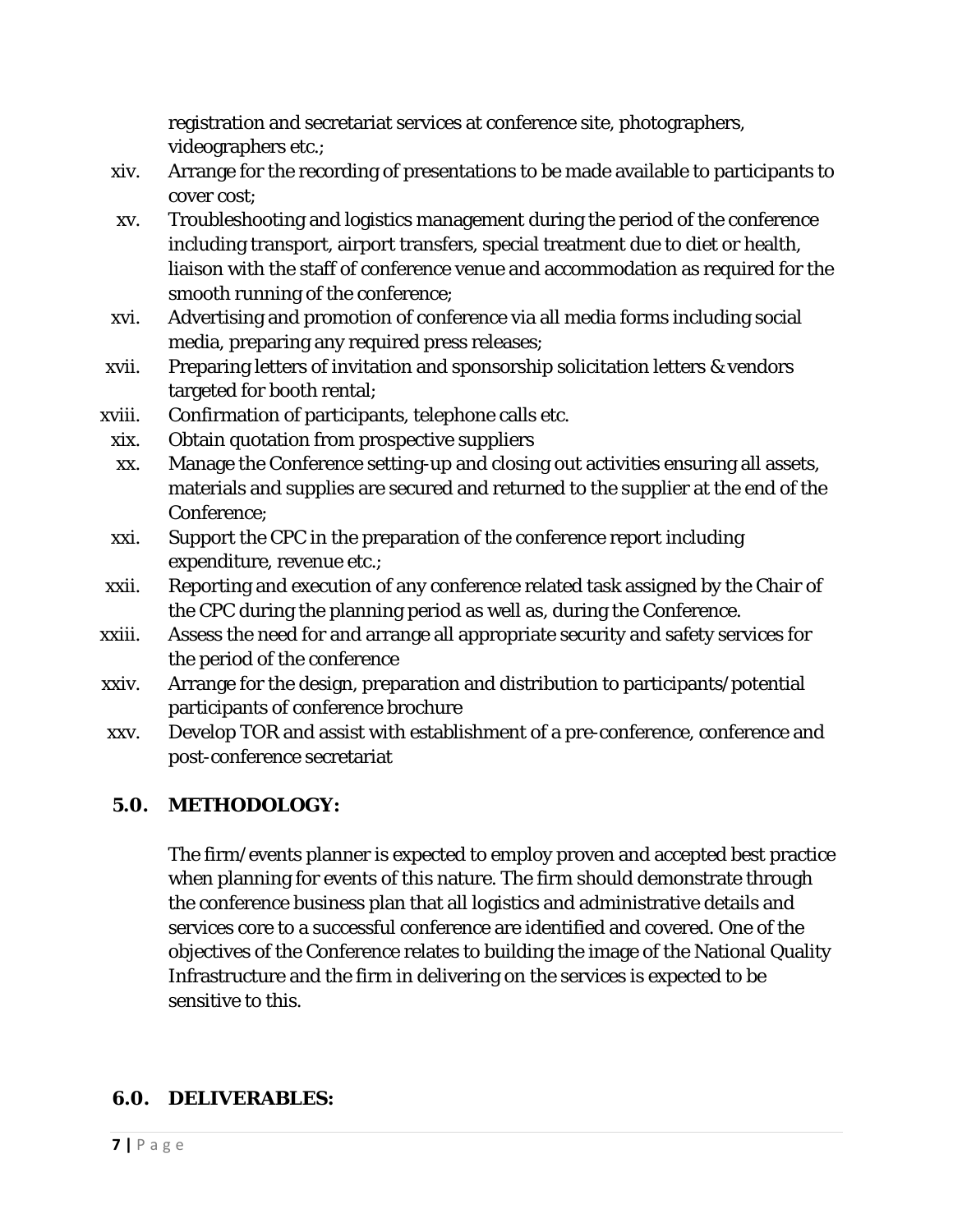The deliverables under this engagement are as specified in the table below. All presentations/reports on activities undertaken must conform to the following minimum standards:

- a) should use language appropriate for the intended audience;
- b) should be comprehensive, properly formatted and well presented;

The key deliverables under this engagement are as specified in the table below:

|    | <b>KEY DELIVERABLES</b>                | PERFORMANCE STANDARDS                                |
|----|----------------------------------------|------------------------------------------------------|
| 1. | Business plan & budget                 | Should be comprehensive and aligned to the           |
|    |                                        | tasks detailed at (i) – (vii) & (xxiii) in the       |
|    |                                        | scope of works                                       |
| 2. | Reports as agreed on support services  | Should be comprehensive and aligned to the           |
|    | provided                               | tasks detailed at (viii) $-$ (ix) & (xvii) in the    |
|    |                                        | scope of works                                       |
| 3. | <b>Securing Conference venue</b>       | Report on related actions detailed at $(x)$ & $(xi)$ |
|    |                                        | of the scope of works                                |
| 4. | Logistic support                       | Report on related actions detailed at (xii) -        |
|    |                                        | $(xv)$ & $(xxi)$ of the scope of works               |
| 5. | Conference promotion and media         | Report on related actions detailed at (xvi) -        |
|    | relations                              | $(xvii)$ & $(xxii)$ of the scope of works            |
| 6. | Conference site management             | Report on related actions detailed at (xviii) of     |
|    |                                        | the scope of works                                   |
| 7. | Close out reporting, service quality & | Report on related actions detailed at (xix) -        |
|    | standards                              | (xx) of the scope of works                           |

### *6.1 "Sign-off" Procedure*

The Firm/events planner will work with the Technical Coordinator Component 5 of the SPSTP and Conference Chair to ensure that the deliverables align with the objective of this assignment. The Technical Coordinator Component 5 of the SPSTP and Conference Chair, in collaboration with key NQI stakeholders, will review and authorise acceptance of all deliverables produced. Sign off for payment will be done by the Project Manager SPSTP subject to authorisation received from the Technical Coordinator Component 5 of the SPSTP and Conference Chair.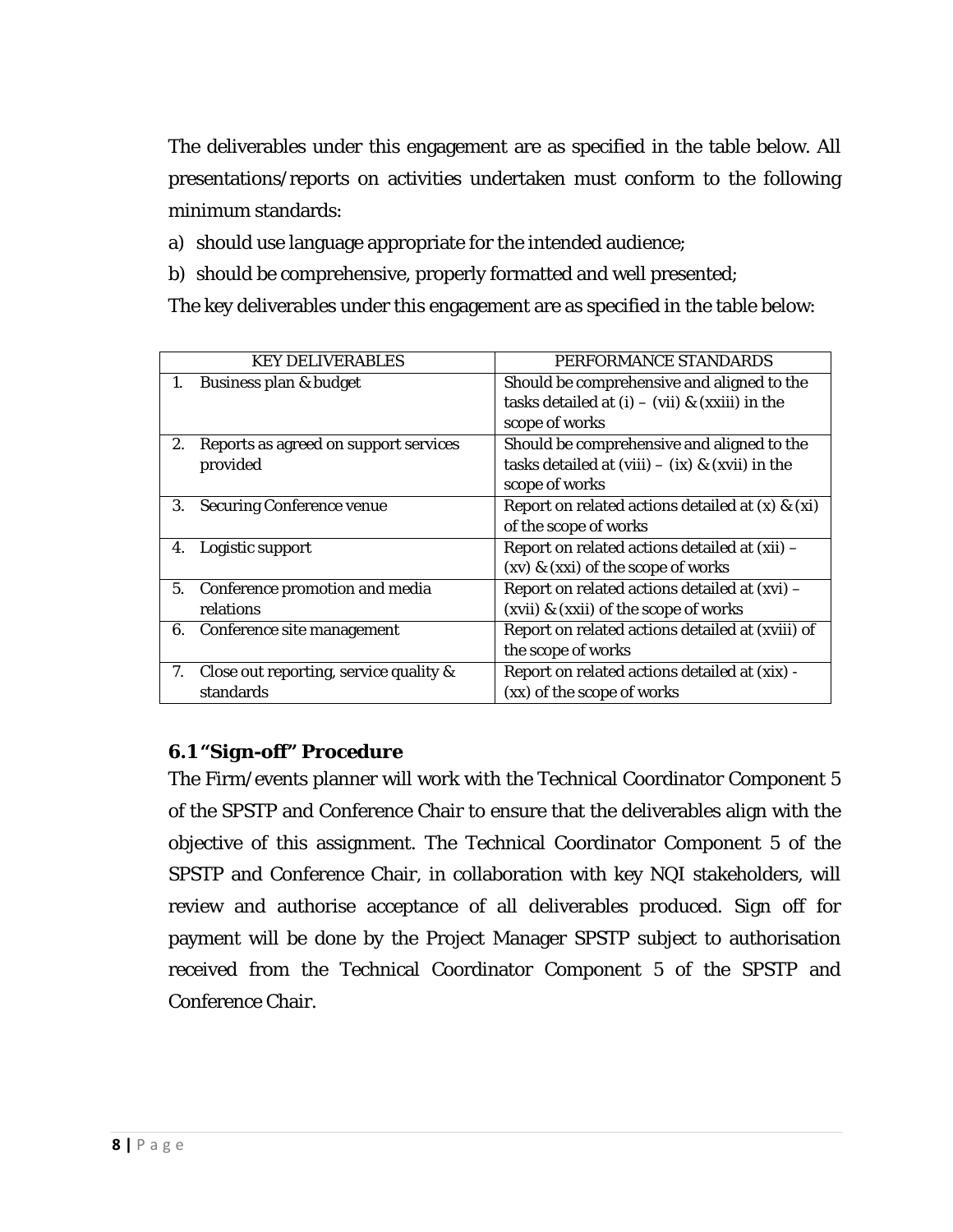#### *6.2 Variations*

All proposed changes to the deliverables must be discussed with the Technical Coordinator Component 5 of the SPSTP and Conference Chair and notified to the Project Manager SPSTP. Adjustments to the TOR may be accommodated through discussion and mutual agreement with the Technical Coordinator Component 5 of the SPSTP and Conference Chair, the Procurement Specialist and notified to the Project Manager SPSTP.

#### **7.0 QUALIFICATIONS AND TECHNICAL EXPERTISE REQUIRED**

The Firm should have:

- $\triangleright$  At least 5+ years' experience in events planning of a similar nature
- $\triangleright$  Five years' experience in planning at least three large events/conferences

Team members should have:

- $\triangleright$  Team leader:
	- o First degree in marketing, management, hospitality management or a related field
	- o 5+ years' events management experience
	- o Professional certification in events management would be an asset
	- o Excellent time management and communications skills
	- o Creative with keen attention to detail, good negotiator and problem solver
	- o Experienced in budgeting for events
	- o Knowledge of fund raising / soliciting sponsorships for events
- $\triangleright$  Team members:
- $\triangleright$  Events Management Specialist
	- o At minimum NVQ level 3 or 4 qualification in events management, hospitality, sound engineering, security management, logistics or equivalent
	- o Superior attention to detail; first class organizational skills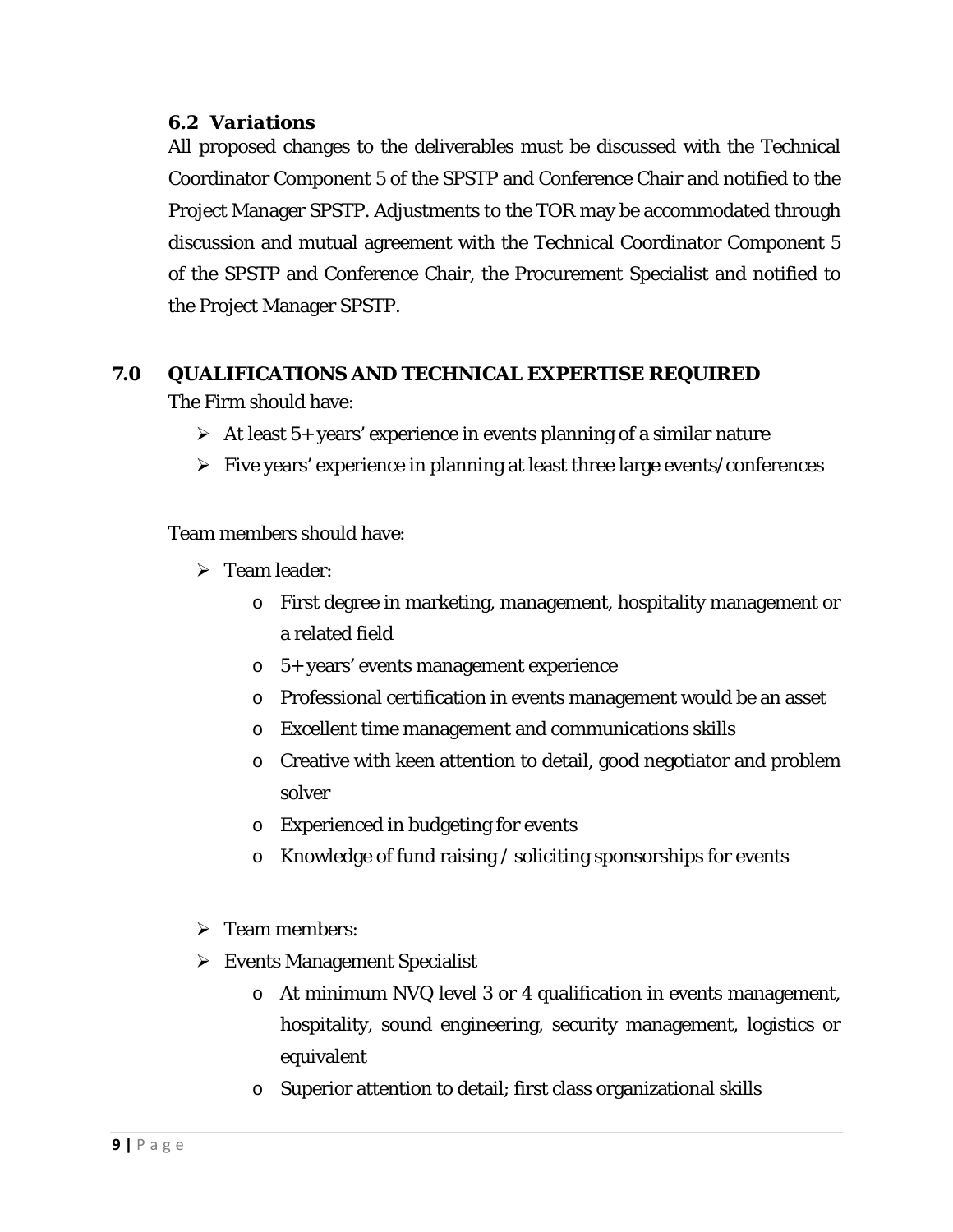- o Strong time management skills and ability to manage concurrent tasks efficiently
- o High energy, positive, professional attitude, pride in work product
- o Good written and verbal communication skills
- o Innovative and resourceful
- o Exceptional client service skills and enjoys working with the public
- o Good computer skills
- $\triangleright$  Team members:
- Logistics Coordinator
	- o At minimum NVQ level 3 or 4 qualification in Logistics, hospitality, or events management or equivalent
	- o Superior attention to detail; first class organizational skills
	- o Strong time management skills and ability to manage concurrent tasks efficiently
	- o High energy, positive, professional attitude, pride in work product
	- o Good written and verbal communication skills
	- o Innovative and resourceful
	- o Exceptional client service skills and enjoys working with the public
	- o Good computer skills

### **8.0 COMMENCEMENT DATE AND PERIOD OF EXECUTION**

The Firm/events planner is expected to produce his/her deliverables under this assignment in 185 days over a 12 months duration, commencing March, 2019.

### **9.0 CHARACTERISTICS OF THE CONSULTANCY**

| <b>Type of Consultancy:</b>                                                        | Firm                               |  |
|------------------------------------------------------------------------------------|------------------------------------|--|
| <b>Duration of Contract</b>                                                        | 185 days over 12 months            |  |
| <b>Place of Work:</b>                                                              | <b>Firms</b> location              |  |
| <b>Type of Contract:</b>                                                           | <b>Fixed Price Contract</b>        |  |
| <b>Payment Responsibility</b>                                                      | <b>MOFPS, SPSTP Project Office</b> |  |
| NB: The contract amount includes all costs related to undertaking the consultancy. |                                    |  |